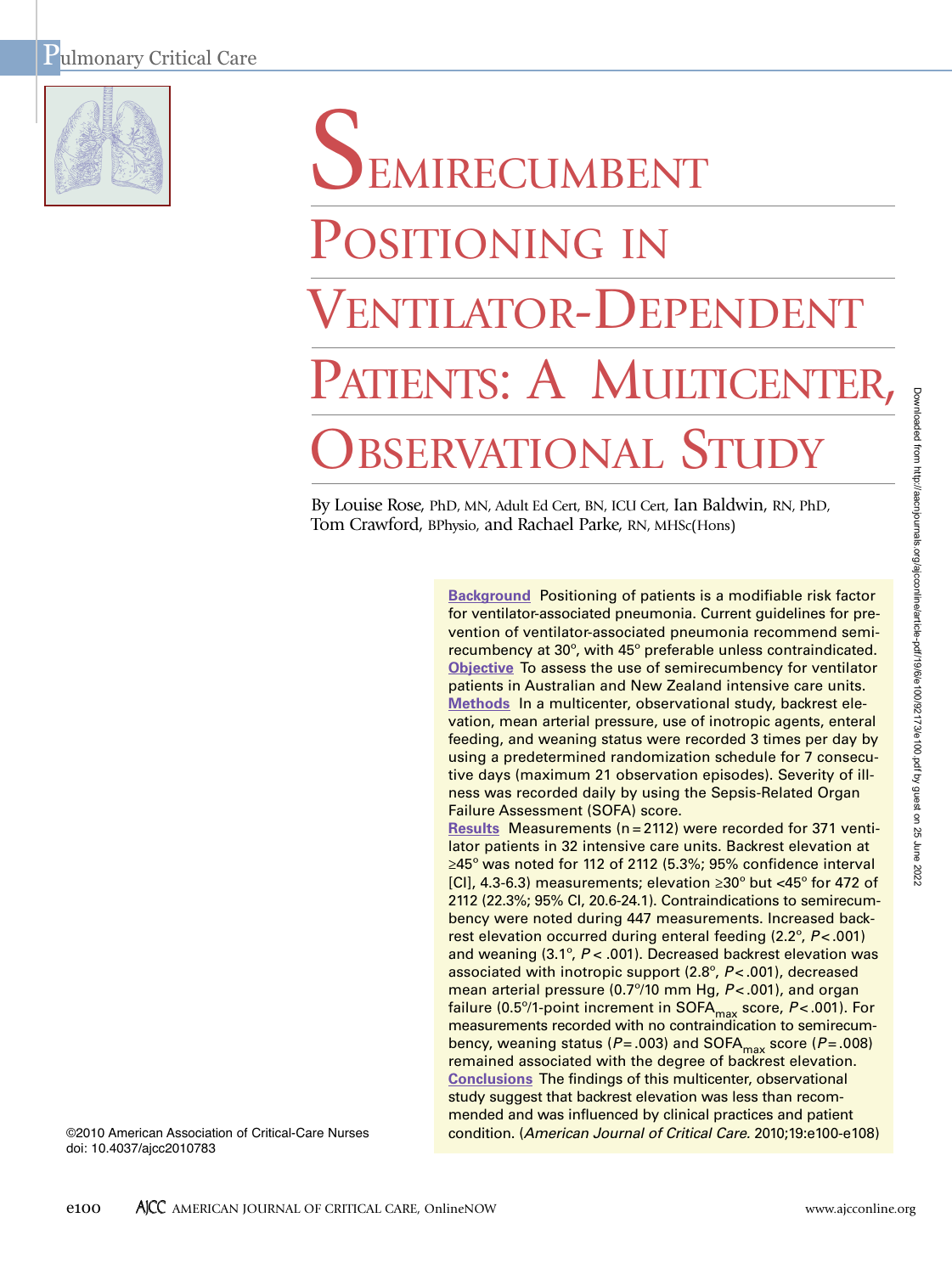85% of the time.

Frevention of ventilator-associated pneumonia (VAP) is a priority of care for patient who require mechanical ventilation. Mortality associated with VAP exceeds mortality due to severe sepsis, central catheter infection, an revention of ventilator-associated pneumonia (VAP) is a priority of care for patients who require mechanical ventilation. Mortality associated with VAP exceeds mortality due to severe sepsis, central catheter infection, and respiratory tract infection for patients who are not ventilator dependent. <sup>1</sup> VAP also results in prolonged stays in the intensive care unit (ICU) and in the hospital and substantial increases in the factor for VAP.

Supine positioning of patients is associated with aspiration of abnormally colonized oropharyngeal or gastric contents<sup>5-7</sup> and increased incidence of VAP compared with semirecumbent positioning of patients, defined as backrest elevation at 45º above horizontal. <sup>8</sup> This finding has led to the incorporation of recommendations for semirecumbent positioning into guidelines and care bundles for the prevention of VAP.<sup>9-11</sup> More recently, the feasibility of 45<sup>o</sup> semirecumbent positioning has been questioned. In a multicenter, randomized trial that used continuous monitoring of backrest elevation during the first 7 days of mechanical ventilation via a monitor-linked device, researchers found that 45º backrest elevation was not maintained in the study intervention group for 85% of the study observation.<sup>12</sup>

Several clinical practice surveys, conducted before the release of VAP prevention guidelines endorsed by various professional societies, 9-11 indicated that semirecumbent positioning for VAP prevention was inconsistently implemented into clinical practice. 4,13-15 Potential reasons for the failure to use semirecumbent positioning for patients include ambiguity of decisionmaking responsibility for setting semirecumbency

### **About the Authors**

**Louise Rose** is the Lawrence S. Bloomberg Professor in Critical Care in the Lawrence S. Bloomberg Faculty of Nursing at the University ofToronto, Ontario, Canada. **Ian Baldwin** is the coordinator of the postgraduate program in intensive care nursing in the Department of Intensive Care at Austin Hospital in Victoria, Australia. He is also an adjunct professor of nursing at RMIT University in Melbourne, Australia. **Tom Crawford** is a cardiorespiratory physiotherapist in the intensive care unit at Geelong Hospital in Victoria, Australia. **Rachael Parke** is a research coordinator in the cardiothoracic and vascular intensive care unit at Auckland City Hospital in Auckland, New Zealand.

**Corresponding author:** Dr Louise Rose, Lawrence S. Bloomberg Faculty of Nursing, University of Toronto, 155 College St, Suite 276,Toronto, ON, Canada, M5T IP8 (e-mail: louise.rose@utoronto.ca).

targets, contraindications to backrest elevation, use of alternative positions, lack of resources, lack of awareness of semirecumbent positioning as a strategy for preventing VAP, and concerns about safety, including risk of formation of decubitus ulcers. 16 Results of earlier observational studies indicate that patient variables, including hemodynamic stability,<sup>15,17</sup> 15,17 weaning status, <sup>16</sup> feeding status, 15,17 and severity of illness, 13,18 also may influence patients' positioning.

Subsequently, national campaigns such as the Institute for Healthcare Improvement 100 000 Lives Campaign<sup>19</sup> in the United States and

Safer Systems Saving Lives<sup>20</sup> in Australia have promoted widespread adoption of strategies to prevent ventilator-associated complications, including semirecumbent positioning for the prevention of VAP. Our goal was to document the current

use of semirecumbent positioning of patients in Australian and New Zealand ICUs and to identify variables associated with increased and decreased backrest elevation. Was not maintained<br>
85% of the time.<br>
ents in<br>
identify<br>
creased<br>
sense is a substrained<br>
is prospec-

### **Methods**

### **Sample**

Participating ICUs were recruited for this prospective, observational study by using a mailed flyer sent to the nurse manager of all adult level II and III ICUs in Australia and level I, II, and III ICUs in New Zealand. Australian level I ICUs were excluded because they admit ventilator-dependent patients infrequently compared with other ICUs. Patients who were 16 years and older and receiving mechanical ventilation during the 7-day observation period in 2008 were included. Patients receiving noninvasive ventilation were excluded. Upon extubation, patients became ineligible for further measurement of backrest elevation.

Approval, with informed consent waived, for this observational, noninterventional study was obtained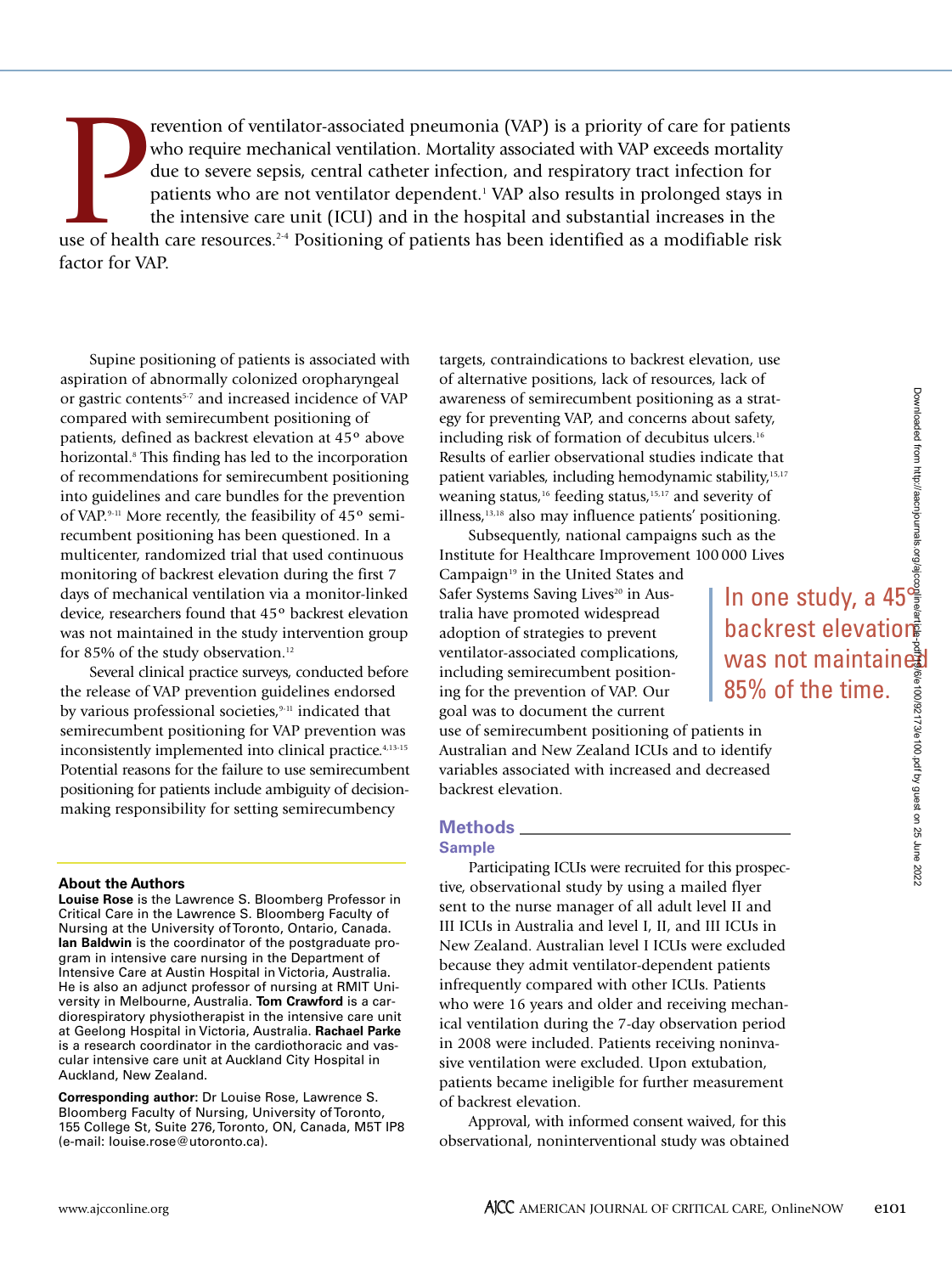from the institutional review boards of all participating hospitals, the Multiregion Ethics Committee of New Zealand, and RMIT University.

### **Study Procedures**

Before data were collected, all site investigators were sent a study pack that included measurement devices, the measurement schedule, and a detailed description of data collection requirements, includ-

# Thirty-two intensive care units in Australia and New Zealand were used.

ing definitions of all data items and study procedures. Registered nurses employed in formal ICU research coordinator roles or senior clinical nurses (clinical nurse specialists or above, with more than 5 years of ICU experience and a graduate specialty qualification) nominated

themselves as site coordinators. Research coordinators were also members of the Australia and New Zealand Clinical Trials Group with experience collecting data for multicenter trials, including a recently published study<sup>21</sup> of intensive versus conventional glucose control in critically ill patients. A national coordinator was available in each country throughout the study to answer queries about data collection.

The degree of backrest elevation was measured 3 times per day for 7 consecutive days. The predetermined, randomized measurement schedule was provided to each participating site. Measurement times were randomly selected from three 8-hour time blocks (8 AM to 3:59 PM, 4 PM to 11:59 PM, and midnight to 7:59 AM) for each 24-hour period to ensure that measurements were distributed across all nursing shifts. Different measurement times were used each day in recognition of the possibility that different positions may be used at various times of the day and to prevent nurses from anticipating the time of observation and altering positioning accordingly. Site investigators who were not directly responsible

One-third of the intensive care units had a policy for backrest elevation of 30°or more. for positioning of patients recorded all measurements. Nurses remained unaware of the measurement schedule and were not informed of the angle of backrest elevation once measured. All backrest measurements were recorded by using an angle indicator temporarily attached with magnets to the part of the bed frame that elevates. When attached in a

parallel fashion to the bed frame, the angle indicator dial used gravity to indicate the degree of backrest elevation on a protractor. Accuracy of angle detection was confirmed before the study began by using a mounted protractor and a movable metal arm.

During each measurement episode, the following were noted: the patient's position (supine, slightly right lateral, slightly left lateral, completely right lateral, completely left lateral, prone, and sitting out of bed), mean arterial blood pressure, requirement for inotropic agents, use of continuous enteral feeding, and ventilator weaning status. Slightly lateral positioning was defined as being turned 45º or less on the indicated side. Completely lateral positioning was defined as being turned more than 45º on the indicated side. Forty-five degrees was selected as the cut point on the basis of the median angle reported in previous studies of lateral positioning. <sup>22</sup> The presence of the following potential contraindications for semirecumbent positioning at 45º from the horizontal were observed: suspected or existing spinal injury; intracranial hypertension; hemodynamic instability; unstable pelvic fracture; prone positioning; hemodynamic support devices such as an intra-aortic balloon pump, left ventricular assist device, and extracorporeal membrane oxygenation; femoral catheterization for continuous renal replacement therapy; abdominal wound; after femoral sheath removal; and a procedure underway.

To examine variables potentially associated with semirecumbency, we collected data for each measurement episode on hemodynamic status (mean arterial pressure and use of inotropic agents), feeding status, and weaning status. Severity of illness was recorded daily by using the Sepsis-related Organ Failure Assessment (SOFA) score<sup>23</sup> and for the first 24 hours of ICU admission by using the Acute Physiology and Chronic Health Evaluation (APACHE) II score. Demographic data and the reason for ventilation were also noted for each patient, as we hypothesized that the patient's age and primary diagnosis might influence the patient's positioning. The clinical pulmonary infection score (CPIS)<sup>24</sup> was recorded for each day of ventilation. The SOFA $_{\text{max}}$  score<sup>25</sup> was determined by summing the worst daily scores for each of the 6 components of the SOFA score over the data collection period. A CPIS $_{\text{max}}$  score was calculated by summing the worst daily scores of the 5 elements of the CPIS score. Presence of VAP was determined daily by the attending clinician on the basis of clinical findings or microbiological confirmation. Current guidelines for backrest elevation and presence of objective tools to measure backrest elevation were identified for each participating ICU.

### **Statistical Analysis**

Continuous variables were expressed as means and standard deviations or medians and interquartile ranges depending on their distribution. Categorical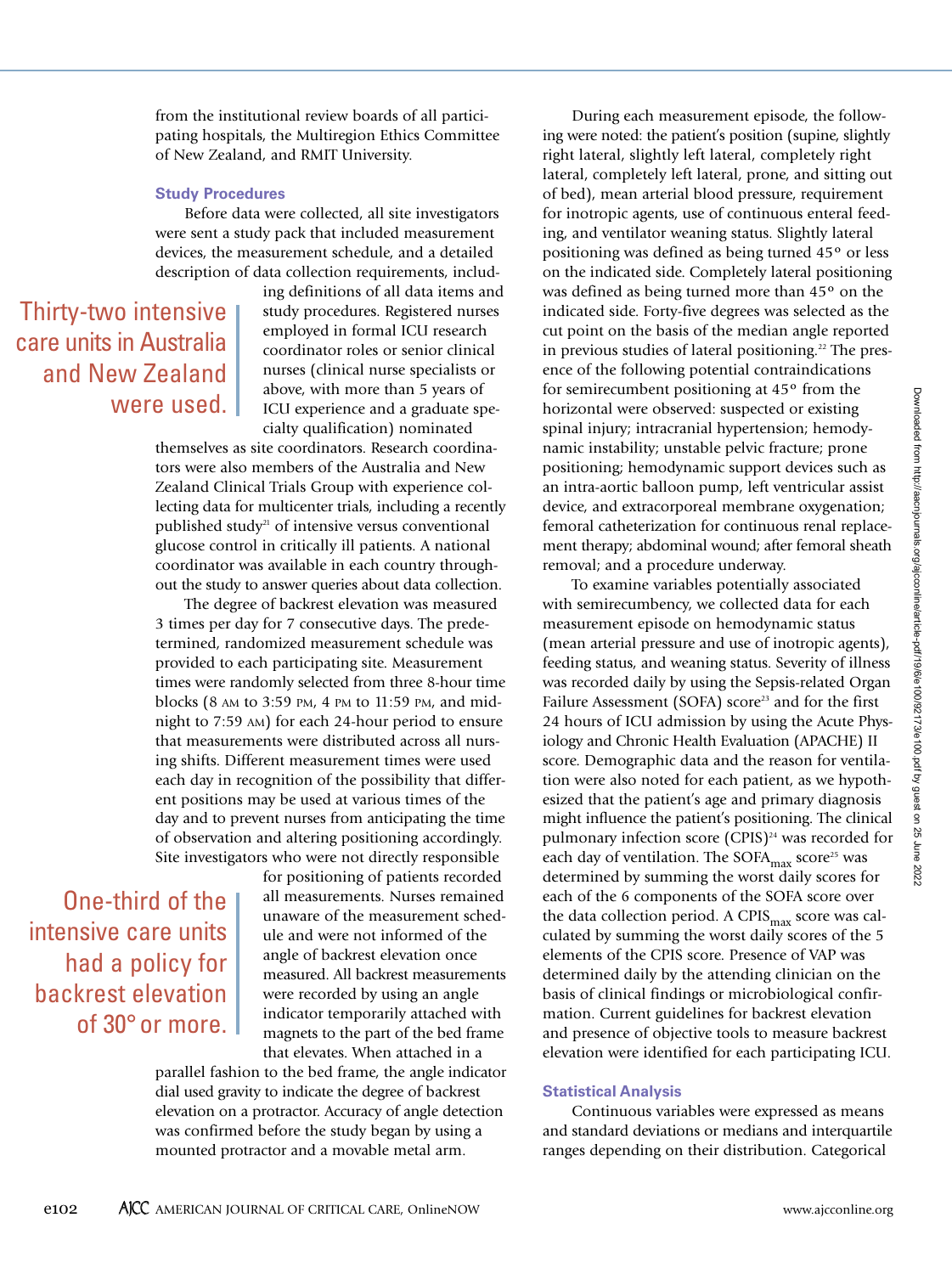variables were expressed as frequencies and proportions and their 95% confidence intervals (CIs) were calculated. Differences in measurements recorded in units with either a unit policy or a measurement device were examined by using Student *t* tests. Repeated-measures regression analyses, <sup>26</sup> with correlation among measurements taken for the same patient and measurements recorded within the same ICU controlled for, were used to examine differences in backrest elevation in the presence or absence of contraindications to semirecumbent positioning, as well as the univariate and multivariate relationships between the degree of backrest elevation and patient variables considered potentially influential on patient positioning. Before inclusion in the multivariate model, the variables of interest were assessed for the presence of multicollinearity by using a tolerance statistic. Repeated-measures regression analyses were conducted considering all recorded backrest elevation measurements and those measurements recorded in the absence of contraindications to semirecumbent positioning. All analyses were carried out by using SAS Version 9.1 (SAS Institute, Cary, North Carolina).

### **Results**

Data were recorded on 371 patients from 32 ICUs in Australia (21/132, 15.9% of eligible ICUs) and New Zealand (11/25, 44% of eligible ICUs). Seventeen out of a possible 70 (24.3%) level III ICUs participated, as did 13 of 80 (16.3%) level II ICUs and 2 of 7 (28.6%) New Zealand level I ICUs. Twelve ICUs (37.5%) indicated that the unit had a policy recommending backrest elevation of 30º or more at the time of data collection. Only 7 of 32 ICUs (22%) had objective measurement of backrest elevation available either built into the beds or as a separate device.

Demographic characteristics of ventilator patients are shown in Table 1. Postoperative respiratory failure was the most frequent indication for mechanical ventilation in both countries. For 10 patients (2.7%), acute respiratory distress syndrome (ARDS) was either the primary indication for ventilation or developed during the patient's ICU stay. VAP was diagnosed in 12 of 371 patients (3.2%); 7 of 12 VAP diagnoses (58.3%) were confirmed microbiologically and the remaining 5 diagnoses (41.7%) were based only on clinical findings.

During the 7-day observation period, 2150 observation episodes were documented and backrest elevation was recorded for 2112 of the 2150 observations. Backrest elevation at 45º or greater was noted for 112 of 2112 measurements (5.3%; 95% CI, 4.3%-6.3%), and elevation of 30º or greater but less than 45º

### **Table 1 Characteristics of patients included in the study (N = 371)**

| <b>Characteristic</b>                                                                                                                                                                                                                                                                                                                                                                    | <b>Australia</b><br>$(n = 280)$                                                                                                                       | <b>New Zealand</b><br>$(n = 91)$                                                                                                            |
|------------------------------------------------------------------------------------------------------------------------------------------------------------------------------------------------------------------------------------------------------------------------------------------------------------------------------------------------------------------------------------------|-------------------------------------------------------------------------------------------------------------------------------------------------------|---------------------------------------------------------------------------------------------------------------------------------------------|
| Age, median (interquartile range), y                                                                                                                                                                                                                                                                                                                                                     | 63 (46-74)                                                                                                                                            | 58 (45-67)                                                                                                                                  |
| Male sex, No. (%) of patients                                                                                                                                                                                                                                                                                                                                                            | 184 (66)                                                                                                                                              | 73 (80)                                                                                                                                     |
| APACHE II score, median (interquartile range)                                                                                                                                                                                                                                                                                                                                            | $18(13-23)$                                                                                                                                           | $17(13-23)$                                                                                                                                 |
| SOFAmax score, median (interquartile range)                                                                                                                                                                                                                                                                                                                                              | $6(4-10)$                                                                                                                                             | $7(5-10)$                                                                                                                                   |
| CPISmax, median (interquartile range)                                                                                                                                                                                                                                                                                                                                                    | $5(0-10)$                                                                                                                                             | $4(0-8)$                                                                                                                                    |
| Indication for ventilation, No. (%) of patients<br>Postoperative <sup>a</sup><br><b>Trauma</b><br>Cardiac arrest<br>Pneumonia<br><b>Sepsis</b><br>Overdose<br>Traumatic head injury<br>Primary neurological disorder<br><b>Heart failure</b><br>Aspiration<br>Chronic obstructive pulmonary disease<br>Acute respiratory distress disease<br>Neuromuscular disease<br>Other <sup>b</sup> | 105(37.5)<br>28 (10.0)<br>26(9.2)<br>19(6.8)<br>19(6.8)<br>16(5.7)<br>14(5.0)<br>14(5.0)<br>10(3.6)<br>9(3.2)<br>3(1.1)<br>3(1.1)<br>0(0.0)<br>9(3.2) | 45 (49.4)<br>4(4.4)<br>2(2.2)<br>6(6.6)<br>6(6.6)<br>3(3.3)<br>8(8.8)<br>3(3.3)<br>3(3.3)<br>2(2.2)<br>0(0.0)<br>1(1.1)<br>3(3.3)<br>5(5.5) |
| Not reported                                                                                                                                                                                                                                                                                                                                                                             | 5(1.8)                                                                                                                                                | 0(0.0)                                                                                                                                      |

Abbreviations: APACHE, Acute Physiology and Chronic Health Evaluation; CPIS<sub>max</sub> maximum; Clinical Pulmonary Infection Score; SOFA<sub>max</sub>, maximum score on Sequential Organ Failure Assessment.

<sup>a</sup> Postoperative refers to those patients who require continuation of mechanical ventilation after surgery because of underlying medical problems, advanced age, airway maintenance, or the high risk of the operative procedure.

<sup>b</sup> Other: pancreatitis, allergic reaction, neuroleptic malignant syndrome, pulmonary embolus, liver failure, burn injury, thrombotic thrombocytopenic purpura, decreased level of consciousness of unknown cause.

was found for 472 of 2112 measurements (22.3%; 95% CI, 20.6%-24.1%). Backrest elevation of 15º or less was recorded for 353 of 2112 measurements (16.7%; 95% CI, 15.1%-18.3%). The mean (SD) backrest elevation was 23.8º (12.2º) when all measurements were considered; backrest elevation was 4.9º (95% CI, 3.5º-6.3º) higher for patients with no contraindication to elevation to 30º or higher (included patients with intracranial hypertension, *P* < .001) and 4.6º (95% CI, 3.3º-5.9º) higher for measurements recorded with no contraindication to semirecumbency to 45º or greater (*P* < .001). Contraindications noted during 447 measurements are shown in Table 2. Mean backrest elevation recorded in units that had a measurement device available for use at the bedside was 2.2º (95% CI, 1.1º-3.6º) higher than the mean elevation in those units without measurement devices (*P* < .001). No difference in mean backrest elevation was found when units with and without a policy recommending semirecumbent positioning were compared (*P* = .09).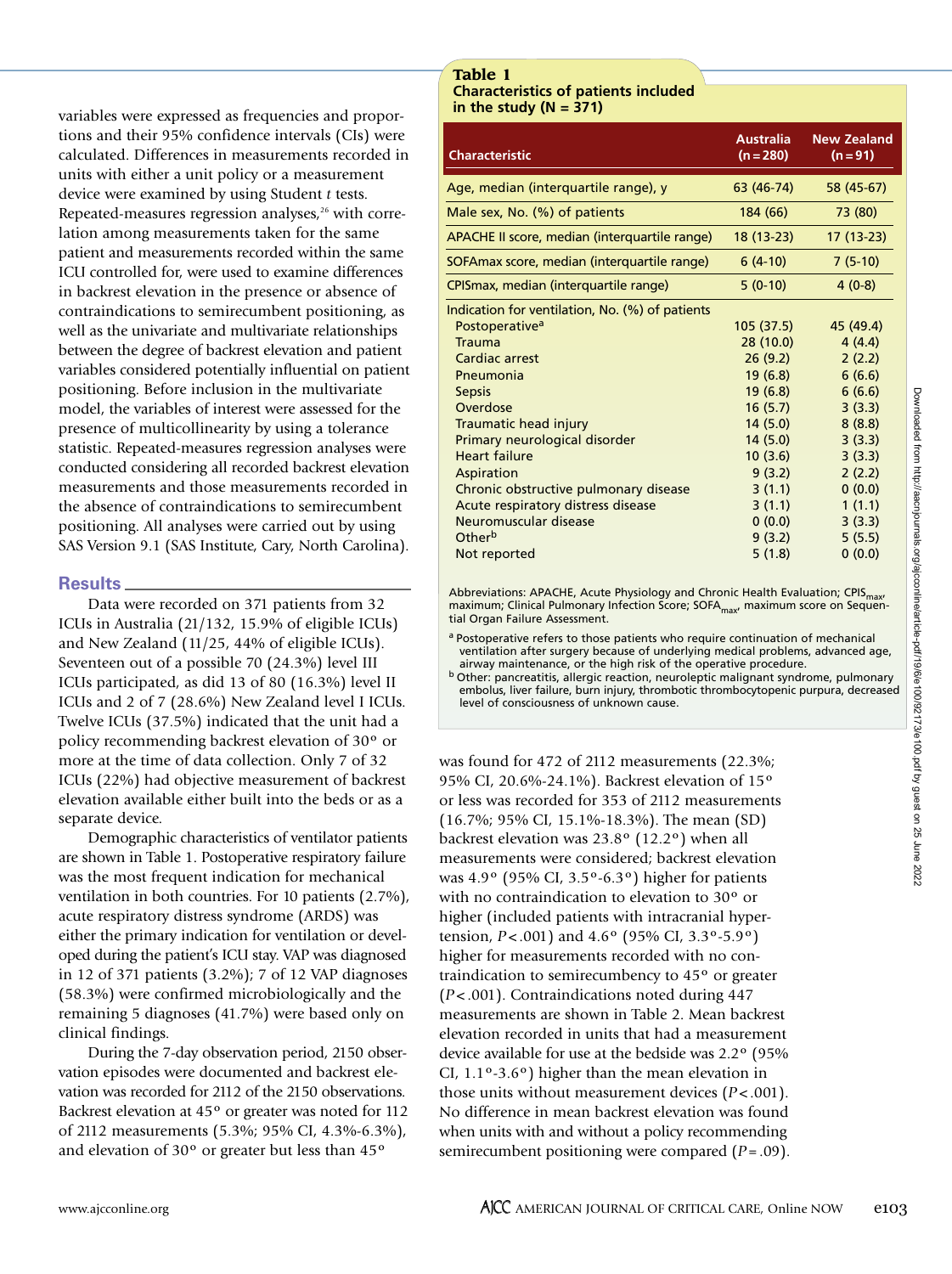### **Table 2 Contraindications to semirecumbent positioning**

|                                                                       | No. (%) of observations<br>$(N = 2150)$ |                                   |
|-----------------------------------------------------------------------|-----------------------------------------|-----------------------------------|
| <b>Contraindication</b>                                               | Australia<br>$(n = 1632)$               | <b>New Zealand</b><br>$(n = 518)$ |
| <b>None</b>                                                           | 1301 (79.7)                             | 402 (77.6)                        |
| Intracranial hypertension <sup>a</sup>                                | 75 (4.6)                                | 23(4.4)                           |
| Suspected or existing spinal injury                                   | 65 (4.0)                                | 8(1.5)                            |
| Undergoing procedure                                                  | 65(4.0)                                 | 21(4.1)                           |
| Hemodynamic instability                                               | 60(3.7)                                 | 32(6.2)                           |
| Femoral catheter in situ                                              | 27(1.7)                                 | 1(0.2)                            |
| Extracorporeal membrane oxygenation/left<br>ventricular assist device | 17(1.0)                                 | 4(0.8)                            |
| Intra-aortic balloon pumping                                          | 11(0.7)                                 | 23(4.4)                           |
| Unstable pelvic fracture                                              | 5(0.3)                                  | 2(0.4)                            |
| Abdominal wound                                                       | 3(0.2)                                  | 1(0.2)                            |
| After removal of femoral sheath                                       | 3(0.2)                                  | 1(0.2)                            |

<sup>a</sup> Considered a contraindication for semirecumbent positioning at 45º elevation of the head of the bed.

### **Table 3 Patients' position during measurement of backrest elevation**

|                          |                                | No. (%) of observations<br>$(N = 2150)$ |  |
|--------------------------|--------------------------------|-----------------------------------------|--|
| <b>Position</b>          | <b>Australia</b><br>(n = 1632) | <b>New Zealand</b><br>$(n = 518)$       |  |
| <b>Supine</b>            | 905 (55.5)                     | 265 (51.2)                              |  |
| Slightly left lateral    | 305 (18.7)                     | 110 (21.2)                              |  |
| Slightly right lateral   | 271 (16.6)                     | 101 (19.5)                              |  |
| Completely left lateral  | 35(2.1)                        | 17(3.3)                                 |  |
| Completely right lateral | 40(2.5)                        | 11(2.1)                                 |  |
| Prone                    | 2(0.1)                         | 0(0.0)                                  |  |
| Sitting out of bed       | 38(2.3)                        | 3(0.6)                                  |  |
| Not reported             | 36(2.2)                        | 11(2.1)                                 |  |

Of the 2150 measurement episodes, 719 (33.4%) were recorded during administration of inotropic agents, 1369 (63.7%) while the patient received enteral feeding, and 857 (39.9%) during weaning. Patients' positions when backrest elevation was measured are shown in Table 3. Measurements recorded with the patient supine were 1.2º (95% CI,  $0.3^{\circ}$ -2.1°) degrees higher than measurements obtained with the patient laterally positioned  $(P = .008)$ .

When all measurements were considered, that is, including measurements recorded when a contraindication to semirecumbent positioning was present, patient variables associated with increased backrest elevation were enteral feeding (2.16º; 95% CI, 0.96º-3.34º, *P* < .001) and weaning (3.08º; 95% CI, 2.03º-4.14º, *P* < .001). Decreased backrest elevation was associated with inotropic support (2.79º; 95% CI, 1.49º-4.09º, *P* < .001), decreased mean arterial pressure (0.73º; 95% CI, 0.36º-1.09º for each 10 mm Hg decrease,  $P = .001$ ), and organ failure (0.50°; 95%) CI, 0.27º-0.72º for each 1-point increment in the SOFAmax score, *P* < .001). Patient's age, reason for mechanical ventilation, diagnosis of VAP, CPISmax score, and APACHE II score recorded for the first 24 hours of ICU admission were not associated with the degree of backrest elevation. Enteral feeding, weaning status, SOFA<sub>max</sub> score, and mean arterial pressure continued to be independently associated with backrest elevation when adjusted by multivariate regression for age, indication for ventilation, inotropic support,  $CPIS<sub>max'</sub>$  and APACHE II score (Table 4). Considering only those measurements recorded in the absence of a contraindication to semirecumbent positioning to 45º or greater, only weaning status and the  $\text{SOFA}_{\text{max}}$  score remained associated with the degree of backrest elevation (*P* = .003 and *P* = .008, respectively; Table 5).

### **Discussion**

In this multicenter study, the average degree of backrest elevation was comparable to the elevations reported in observational studies previously conducted in other countries<sup>4,14,15</sup> and in an Australian study published 15 years prior. <sup>13</sup> Our results, however, reflect a backrest elevation below the level recommended for prevention of VAP. 9-11 Current guidelines recommend 30º to 45º of backrest elevation, although high-level evidence exists only for 45º or greater semirecumbency. <sup>8</sup> Increased backrest elevation was associated with enteral feeding and weaning status. A previous study of determinants for semirecumbent positioning as perceived by clinicians also showed that patients' weaning status influenced the use of semirecumbency. <sup>16</sup> Semirecumbent positioning may improve oxygenation and maximize ventilatory efforts by decreasing abdominal compression on the lung bases and enabling recruitment of dependent lung areas. 27,28 This effect occurs during both mandatory and spontaneous ventilation; therefore, it is unclear why nurses preferred a higher degree of backrest elevation for weaning patients.

Clinical practice guidelines currently advocate 45º backrest elevation for patients receiving enteral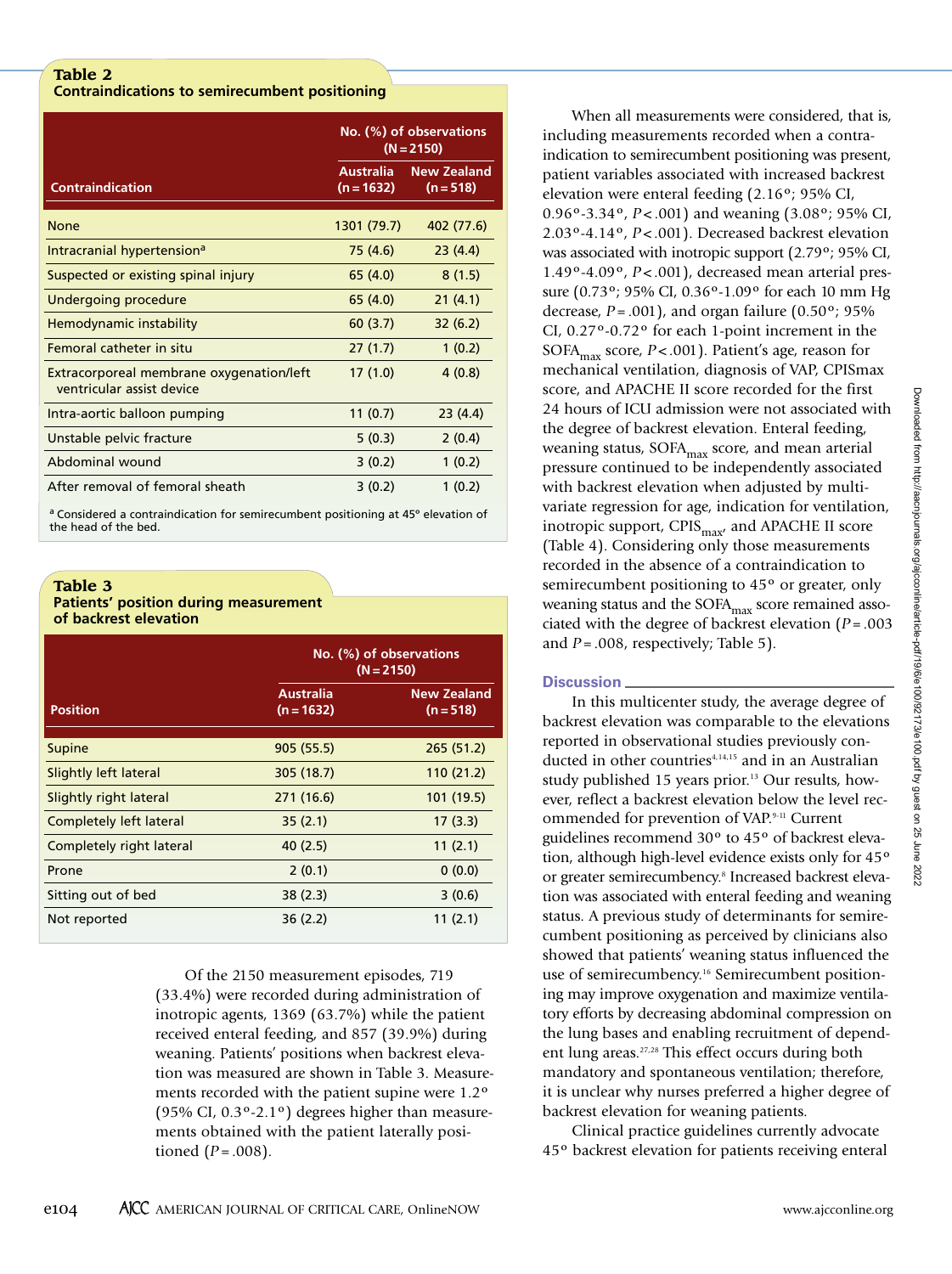feeding. <sup>29</sup> Interestingly, in the present study, although an association between enteral feeding and increased backrest elevation was found when all measures were considered, this relationship was no longer present when only those measurements recorded in the absence of contraindications to semirecumbency were evaluated. This finding suggests that nurses disregarded feeding status for patients able to maintain semirecumbent positioning but when contraindications were present, attempted a higher degree of backrest elevation for patients receiving enteral feeding. In 2 previous observational studies,<sup>15,17</sup> researchers also noted a lack of association with enteral feeding and backrest elevation, although contraindications to backrest elevation were not accounted for in those studies.

In our study, mean arterial pressure was associated with reduced backrest elevation when all recorded measurements were considered. Although statistically significant, the degree of change in backrest elevation was only 0.7º for each decrement of 10 mm Hg in mean arterial pressure, which is unlikely to alter a patient's hemodynamic response. Grap and colleagues<sup>15</sup> also demonstrated a relationship between backrest elevation and systolic and diastolic blood pressure. Hemodynamic instability has been suggested as a contraindication to semirecumbency, 16 although few empirical data have been collected to describe the relationship between backrest elevation and mean arterial pressure. 28,30,31

Severity of illness as measured by the SOFA<sub>max</sub> score also was associated with a decrement in backrest elevation. This association remained present even when measurements recorded with a contraindication to semirecumbency were excluded. Possible rationales for lower backrest elevation in patients with more severe illness include cardiovascular and respiratory instability as well as increased need for multiple procedures warranting horizontal positioning. Severity of illness as measured by the APACHE II score recorded in the first 24 hours of ICU admission had previously been shown to be associated with lower backrest elevation. <sup>13</sup> Our study did not show an association between backrest elevation and APACHE II score. Arguably the SOFA<sub>max</sub> score, which takes into account daily ratings of organ failure,<sup>32</sup> is a more sensitive predictor of head-of-bed elevation than is a single measurement of illness severity recorded early in the patient's ICU admission.

Reasons for poor compliance with semirecumbency in our study are uncertain. Those ICUs with measurement devices available at the bedside had higher mean backrest elevation than did units without devices, but backrest elevation remained below

**Table 4 Variables associated with backrest elevation (all measurements)**

|                                                       | Change in backrest elevation,<br>degrees, mean (95% CI) <sup>a</sup> |                                   |
|-------------------------------------------------------|----------------------------------------------------------------------|-----------------------------------|
| <b>Variable</b>                                       | <b>Univariate</b><br>regression                                      | <b>Multivariate</b><br>regression |
| Age (10-year increment)                               | $+0.49 (+0.03 - +0.94)$                                              | $0.38$ (-0.09 - +0.86)            |
| <b>Enteral feeding</b>                                | $+2.16 (+0.96 - +3.34)$                                              | $+2.02 (+0.75 - +3.30)$           |
| Weaning                                               | $+3.08 (+2.03 - +4.14)$                                              | $+2.38 (+1.29 - +3.48)$           |
| Inotropic support                                     | $-2.79$ ( $-1.49$ - $-4.09$ )                                        | $-1.18(-0.26 - +2.61)$            |
| <b>Mean arterial pressure</b><br>(10 mm Hg increment) | $+0.73 (+0.36 - +1.09)$                                              | $+0.63 (+0.25 - +1.02)$           |
| Reason for mechanical<br>ventilation                  |                                                                      |                                   |
| Not intrapulmonary <sup>b</sup>                       | 1                                                                    | 1                                 |
| Intrapulmonary <sup>c</sup>                           | $+2.47$ (-0.11 - +5.06)                                              | $+1.55(-0.88 - +3.98)$            |
| Postoperative                                         | $+0.32$ (-1.57 - +2.21)                                              | $+0.85$ (-1.17 - +2.86)           |
| $SOPAmax$ increment                                   | $-0.50$ ( $-0.27 - 0.72$ )                                           | $-0.42$ ( $-0.16 - 0.68$ )        |
| <b>APACHE II score increment</b>                      | $0.05$ (-0.06 - +0.16)                                               | $+0.06(-0.06 - +0.17)$            |
| CPIS <sub>max</sub> increment                         | $0.06$ (-0.39 - +0.48)                                               | $+0.30(-0.14 - +0.75)$            |

Abbreviations: APACHE, Acute Physiology and Chronic Health Evaluation; CI, confidence interval; CPIS<sub>max</sub>, maximum Clinical Pulmonary Infection Score; SOFA<sub>max</sub>, maximum score on Sepsis-related Organ Failure Assessment.

a Mean estimates and 95% CIs were derived from generalized estimating equations controlling for correlation among measurements taken for the same patient and those recorded within the same intensive care unit.

<sup>b</sup> Reasons for mechanical ventilation that are not intrapulmonary include trauma, cardiac arrest, sepsis, overdose, traumatic head injury, primary neurological disorders, heart failure, and neuromuscular disease.

<sup>c</sup> Intrapulmonary reasons for mechanical ventilation include pneumonia, aspiration, chronic obstructive pulmonary disease, and acute respiratory distress syndrome.

the level recommended in VAP prevention guidelines. The presence of a unit policy recommending semirecumbency did not affect backrest elevation. Various studies<sup>33-35</sup> have shown that implementation of unit protocols and objective measurement devices can result in improved compliance with semirecumbency. We did not directly assess nurses' awareness of unit protocols or use of measurement devices available to them in our study.

Contraindications to semirecumbency have previously been cited as a nonmodifiable reason for poor compliance. <sup>16</sup> We found that backrest elevation

was 4.6º higher when contraindications were absent; however, the mean elevation remained below the level recommended in current guidelines. Nursing convenience also may preclude semirecumbency, because this position may be difficult to maintain for patients receiving multiple inter-

ventions. <sup>36</sup> We included "procedure underway" as a contraindication in an attempt to account for patients undergoing interventions such as chest radiography,

# Higher elevations occurred with enteral feeding  $\begin{array}{r} \textbf{1} \textbf{2} \textbf{1} \textbf{2} \textbf{2} \textbf{3} \textbf{4} \textbf{5} \textbf{3} \textbf{6} \textbf{6} \textbf{7} \textbf{8} \textbf{8} \textbf{9} \textbf{1} \textbf{1} \textbf{1} \textbf{1} \textbf{2} \textbf{1} \textbf{1} \textbf{2} \textbf{1} \textbf{3} \textbf{1} \textbf{1} \textbf{2} \textbf{1} \textbf{3} \textbf{1} \textbf{1} \textbf{2} \textbf{1} \textbf{3} \textbf$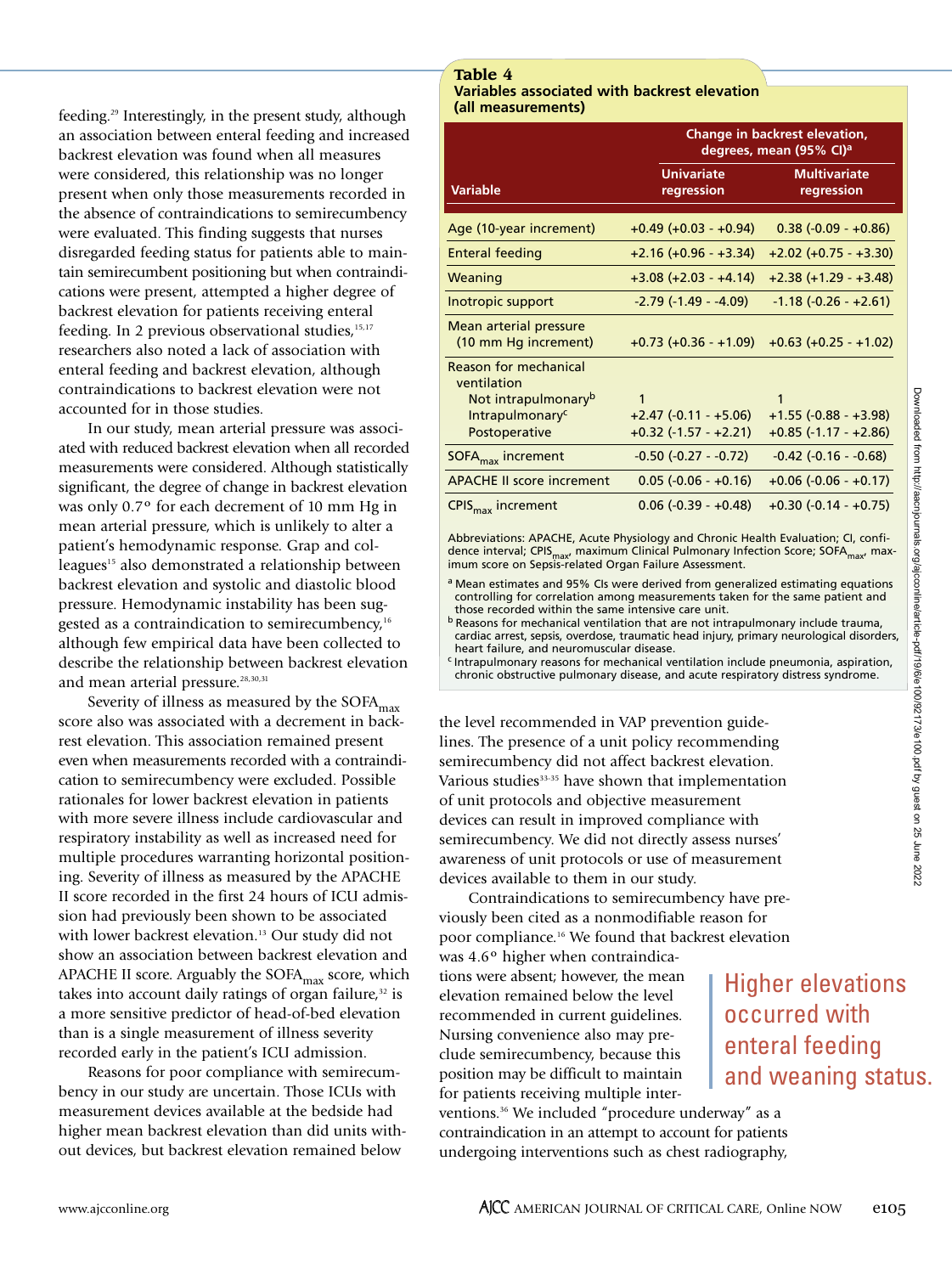### **Table 5 Variables associated with backrest elevation (contraindication to semirecumbent positioning absent)**

|                                                | Change in backrest elevation,<br>degrees, mean (95% CI) <sup>a</sup> |                                   |
|------------------------------------------------|----------------------------------------------------------------------|-----------------------------------|
| <b>Variable</b>                                | <b>Univariate</b><br>regression                                      | <b>Multivariate</b><br>regression |
| Age (10-year increment)                        | $+0.35$ (-0.10 - +0.80)                                              | $+0.32$ (-0.16 - +0.80)           |
| Enteral feeding                                | $+0.90$ (-0.41 - +2.22)                                              | $+0.92$ (-0.51 - +2.35)           |
| Weaning                                        | $+2.39 (+1.25 - +3.52)$                                              | $+1.79 (+0.61 - +2.96)$           |
| Inotropic support                              | $-1.97$ ( $-0.53 - -3.40$ )                                          | $-0.88$ ( $-2.46 - +0.69$ )       |
| Mean arterial pressure<br>(10 mm Hg increment) | $+0.49 (+0.09 - +0.88)$                                              | $+0.41$ (-0.00 - +0.83)           |
| <b>Reason for mechanical</b><br>ventilation    |                                                                      |                                   |
| Not intrapulmonary <sup>b</sup>                | 1<br>$+1.17(-1.27 - +3.61)$                                          | 1<br>$+0.68$ (-1.66 - +3.02)      |
| Intrapulmonary <sup>c</sup><br>Postoperative   | $+0.09$ (-1.79 - +1.97)                                              | $+0.30$ (-1.77 - +2.38)           |
| SOFA <sub>max</sub> increment                  | $-0.38$ $(-0.61 - 0.16)$                                             | $-0.35$ ( $-0.61 - 0.09$ )        |
| <b>APACHE II score increment</b>               | $+0.03$ (-0.07 - +0.14)                                              | $+0.04$ (-0.07 - + 0.16)          |
| $CPISmax$ increment                            | $+0.09$ (-0.34 - +0.52)                                              | $0.39$ (-0.07 - +0.85)            |

Abbreviations: APACHE, Acute Physiology and Chronic Health Evaluation; CI, confidence interval; CPIS<sub>max</sub>, maximum Clinical Pulmonary Infection Score; SOFA<sub>max</sub>, maximum score on Sepsis-Related Organ Failure Assessment.

a Mean estimates and 95% CIs were derived from generalized estimating equations controlling for correlation among measurements taken for the same patient and those recorded within the same intensive care unit.

b Reasons for mechanical ventilation that are not intrapulmonary include trauma, cardiac arrest, sepsis, overdose, traumatic head injury, primary neurological disorders, heart failure, and neuromuscular disease.

<sup>c</sup> Intrapulmonary reasons for mechanical ventilation include pneumonia, aspiration, chronic obstructive pulmonary disease, and acute respiratory distress syndrome.

> linen change, or catheter insertion at the time of measurement. The minimum time between measurements generated by the randomization schedule was 2 hours, theoretically allowing enough time for nurses to reposition patients to semirecumbency after a procedure. Also femoral catheterization for continuous renal replacement therapy was included as a contraindication in an effort to account for alarms associated with high circuit pressures due to semirecumbency and obstruction of the access catheter.

> Use of alternative positions is another potentially acceptable reason for decreased backrest elevation, as 45º elevation may not be feasible during lateral positioning. <sup>37</sup> Yet in our study, the mean degree of backrest elevation recorded with the patient supine was only 1.2º higher than the mean level recorded during lateral positioning. Results of other surveys suggest that nurses' perception of patients' discomfort,<sup>38</sup> inability to accurately gauge backrest elevation,<sup>39</sup> decubitus ulcer formation, <sup>16</sup> and lack of awareness of positioning recommendations<sup>14</sup> may influence positioning practices. Prevention of VAP was previously

identified as the second most important aim for positioning ventilator-dependent patients in the aforementioned Australian survey, <sup>40</sup> suggesting that clinicians practicing in Australian ICUs are aware of guidelines for preventing VAP.

### **Limitations**

Our study has a number of limitations. First, monitoring of backrest elevation was limited to 3 times daily as opposed to the continuous monitoring used in a more recent randomized trial of semirecumbency. <sup>12</sup> Therefore, we cannot assume our findings reflect all position changes experienced by patients in a 24-hour period. Second, our study involved only 20% of eligible ICUs in Australia and New Zealand, and thus its results may not be generalizable to practice within all units in these and other countries. Third, contraindications to semirecumbency were identified by the site coordinators by observing patients and available charts. Other contraindications may have existed that were not obvious to the study coordinator. Also, because of the large number and geographical distances of participating sites, we were unable to assess interrater reliability of data collection by site investigators across sites. Fourth, despite our efforts to blind nurses from measurement of backrest elevation, nurses may have viewed the angle recorded, influencing their use of backrest elevation.

### **Conclusions**

Our study shows that adherence to current positioning recommendations for the prevention of VAP was infrequent. Those patients receiving enteral feeding and undergoing weaning were more likely to experience a higher degree of backrest elevation. Although current guidelines support semirecumbency during enteral feeding, rationales for increased backrest elevation during weaning as opposed to full ventilatory support remain unclear. Patients with greater severity of illness experienced lower backrest elevation independent of hemodynamic status. This finding warrants further exploration because sicker patients may be at higher risk for the development of VAP because of a prolonged requirement for mechanical ventilation. Further work is required to elucidate nurses' decision making regarding positioning practices in real time, and empirical studies must be done to determine the safety of semirecumbency in higher acuity patients.

### ACkNOwLeDGMeNTS

The authors thank the study coordinators of the intensive care units listed below for their assistance in this study. In addition, the authors thank Dr Alex kiss for his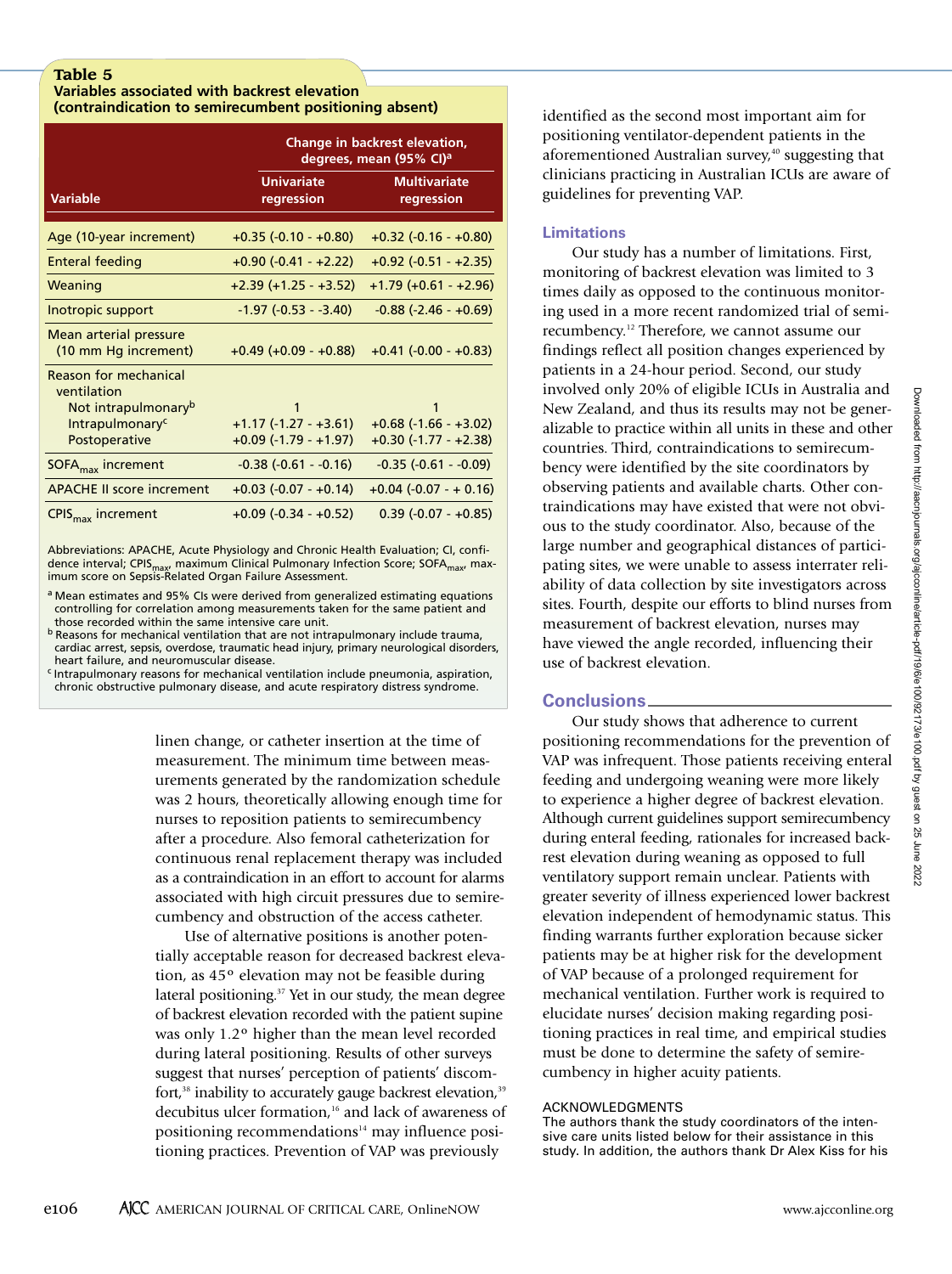statistical guidance.This study was based on survey results from the following intensive care units: Australia: The Alfred Hospital; Alice Springs Hospital; Austin Hospital; Ballarat Base Hospital; Calvary Mater Hospital, Newcastle; Frankston Hospital; Geelong Hospital; Logan Hospital;The Mater Hospital, Brisbane; Mildura Base Hospital; Nambour Hospital; wangaratta Base Hospital; The Northern Hospital; Prince Charles Hospital; Princess Alexandra Hospital;The Royal Melbourne Hospital; St John of God, Subiaco; St Vincent's Hospital, Melbourne; Sydney Adventist Hospital;Townsville Hospital; wagga wagga Base Hospital. New Zealand: Auckland City Hospital, Cardiothoracic and Vascular ICU; Christchurch Hospital; Hawkes Bay Regional Hospital; Hutt Hospital; Middlemore Hospital; Nelson Hospital; Taranaki Hospital; Tauranga Hospital; waikato Hospital; wellington Hospital; whangarei Hospital.

### FINANCIAL DISCLOSUReS

Funding from the Connaught Start-up Award of the University ofToronto supported this study.The authors have no other potentially conflicting interests to declare.

### **eLetters**

Now that you've read the article, create or contribute to an online discussion on this topic. Visit **www.ajcconline.org** and click "Respond toThis Article" in either the full-text or PDF view of the article.

### **REFERENCES**

- 1. wip C, Napolitano L. Bundles to prevent ventilator-associated pneumonia: how valuable are they? *Curr Opin Infect Dis.* 2009;22(2):159-166.
- 2. Burke J. Infection control: a problem for patient safety. *N Engl J Med.* 2004;348:651-656.
- 3. Bercault N, BoulainT. Mortality rate attributable to ventilatorassociated nosocomial pneumonia in an adult intensive care unit: a prospective case-control study. *Crit Care Med.* 2001; 29:2303-2309.
- 4. Heyland D, Cook D, Dodek P. Prevention of ventilator-associated pneumonia: current practice in Canadian intensive care units. *J Crit Care.* 2002;17:161-167.
- 5. Orozco-Levi M,Torres A, Ferrer M, et al. Semirecumbent position protects from pulmonary aspiration but not completely from gastroesophageal reflux in mechanically ventilated patients. *Am J Respir Crit Care.* 1995;152:1387-1390.
- 6. Torres A, Serra-Battlles J, Ros E, et al. Pulmonary aspiration of gastric contents in patients receiving mechanical ventilation: the effect of body position. *Ann Intern Med.* 1992;116: 540-543.
- 7. Ibanez J, Penafiel A, Raurich J, Marse P, Jorda R, Mata F. Gastroesophageal reflux in intubated patients receiving enteral nutrition: effect of supine and semirecumbent positions. *J Parenter Enteral Nutr.* 1992;16:419-422.
- 8. Drakulovic M,Torres A, BauerT, Nicolas J, Nogue S, Ferrer M Supine body position as a risk factor for nosocomial pneumonia in mechanically ventilated patients: a randomised trial. *Lancet.* 1999;354:1851-1858.
- 9. AmericanThoracic Society. Guidelines for the management of adults with hospital-acquired, ventilator associated, and healthcare associated pneumonia. *Am J Respir Crit Care Med.* 2005;171:388-416.
- 10. Muscedere J, Dodek P, keenan S, Fowler R, Cook D, Heyland D. Comprehensive evidence-based clinical practice guidelines for ventilator-associated pneumonia: prevention. *J Crit Care.* 2008;23:126-137.
- 11. Tablen O, Anderson L, Besser R, Bridges C, Hajjeh R. Guidelines for prevention of health care-associated pneumonia, 2003: recommendations of the CDC and the Healthcare Infection Control Practices Advisory Committee. *MMWR Recomm Rep.* 2004;53:1-36.
- 12. van Nieuwenhoven C, Vandenbroucke-Grauls C, vanTiel F, et al. Feasibility and effects of the semirecumbent position to prevent ventilator-associated pneumonia: a randomized study. *Crit Care Med.* 2006;34:396-402.
- 13. Evans D. The use of position during critical illness: current

practice and review of the literature. *Aust Crit Care.* 1994;7:16-21.

- 14. Reeve B, Cook D. Semirecumbency among mechanically ventilated ICU patients: a multicentre observational study. *Clin Intensive Care.* 1999;10:241-244.
- 15. Grap MJ, Munro C, Bryant S, Ashanti B. Predictors of backrest elevation in critical care. *Intensive Crit Care Nurs.* 2003; 19:68-74.
- 16. Cook D, Meade M, Hand L, McMullin J.Toward understanding evidence uptake: semirecumbency for pneumonia prevention. *Crit Care Med.* 2002;30:1472-1477.
- 17. Grap MJ, Cantley M, Munro C, Corley M. Use of backrest elevation in critical care: a pilot study. *Am J Crit Care.* 1999; 8:475-480.
- 18. Grap MJ, Munro C, Hummell R, elswick Rk, Mckinney JL, Sessler CN. Effect of backrest elevation on the development of ventilator-associated pneumonia. *Am J Crit Care.* 2005; 14:325-332.
- 19. Institute of Healthcare Improvement. 100,000 lives campaign. http://www.ihi.org/IHI/Programs/Campaign/. Accessed August 16, 2009.
- 20. ACSQHC. Safer Systems; Saving Lives. Melbourne: Department of Human Services, State Government of Victoria. http:// www.health.vic.gov.au/sssl/. Accessed August 27, 2010.
- 21. NICe-SUGAR Study Investigators. Intensive versus conventional glucose control in critically ill patients. *N Engl J Med.* 2009;360:1283-1297.
- 22. Thomas P, Paratz J, Lipman J, Stanton W. Lateral positioning of ventilated intensive care patients: a study of oxygenation, respiratory mechanics, and adverse events. *Heart Lung.* 2007;36:277-286.
- 23. Vincent J, Moreno R,Takala J, et al.The SOFA (Sepsisrelated Organ Failure Assessment) score to describe organ dysfunction/failure. *Intensive Care Med.* 1996;22:707-710.
- 24. Luna C, Blanzaco D, Niederman M, et al. Resolution of ventilator-associated pneumonia: prospective evaluation of the clinical pulmonary infection score as an early clinical predictor of outcome. *Crit Care Med.* 2003;31:676-682.
- 25. Moreno R, Vincent J, Matos R, et al.The use of maximum SOFA score to quantify organ dysfunction/failure in intensive care: results of a prospective, multicentre study. *Intensive Care Med.* 1999;25:686-696.
- 26. Hanley J, Negassa A, Edwardes M, Forrester JE. Statistical analysis of correlated data using generalized estimating equations: an orientation. *Am J Epidemiol.* 2003;157:364-375.
- 27. klingstedt C, Hedenstierna G, Lundquist H, et al.The influence of body position and differential ventilation on lung dimensions and atelectasis formation in anaesthetized man. *Acta Anaesthesiol Scand.* 1990;34:315-322.
- 28. Richard J-C, Maggiore SM, Mancebo J, Lemaire F, Jonson B, Brochard L. effects of vertical positioning on gas exchange and lung volumes in acute respiratory distress syndrome. *Intensive Care Med.* 2006;32:1623-1626.
- 29. Heyland D, Dhaliwal R, Drover J, Gramlich L, Dodel P, Committee CCCCPG. Canadian clinical practice guidelines for nutritional support in mechanically ventilated, critically ill adult patients. *J Parenter Enter Nutr.* 2003;27:355-373.
- 30. kirchhoff k, Rebenson-Piano M, Patel M. Mean arterial pressure readings: variations with positions and transducer level. *Nurs Res.* 1984;33:343-345.
- 31. Clochessy J. Systemic blood pressure in various lateral recumbent positions: a pilot study. *Heart Lung.* 1986;15:593-594.
- 32. kajdacsy-Balla Amaral A, Andrade F, Moreno R, et al. Use of the sequential oragn failure assessment score as a severity score. *Intensive Care Med.* 2005;31:243-249.
- 33. Helman D, Sherner J, FitzpatrickT, Callendar M, Shorr A. Effect of standardized orders and provider education on head-of-bed positioning in mechanically ventilated patients. *Crit Care Med.* 2003;31:2285-2290.
- 34. Babcock H, Zack J, GarrisonT, et al. An educational intervention to reduce ventilator-associated pneumonia in an integrated health system. *Chest.* 2004;125:2224-2231.
- 35. Zack J, Garrison T, Trovillion E, et al. Effect of an education program aimed at reducing the occurrence of ventilatorassociated pneumonia. *Crit Care Med.* 2002;30:2407-2412.
- 36. Rello J, Lorente C, Bodi M, Diaz E, Ricart M, Kollef M. Why do physicians not follow evidence-based guidelines for preventing ventilator-associated pneumonia? *Chest.* 2002; 122:656-661.
- 37. Helman D, Sherner J, Fitzpatrick T, et al. Effect of standardized orders and provider education on head-of-bed positioning